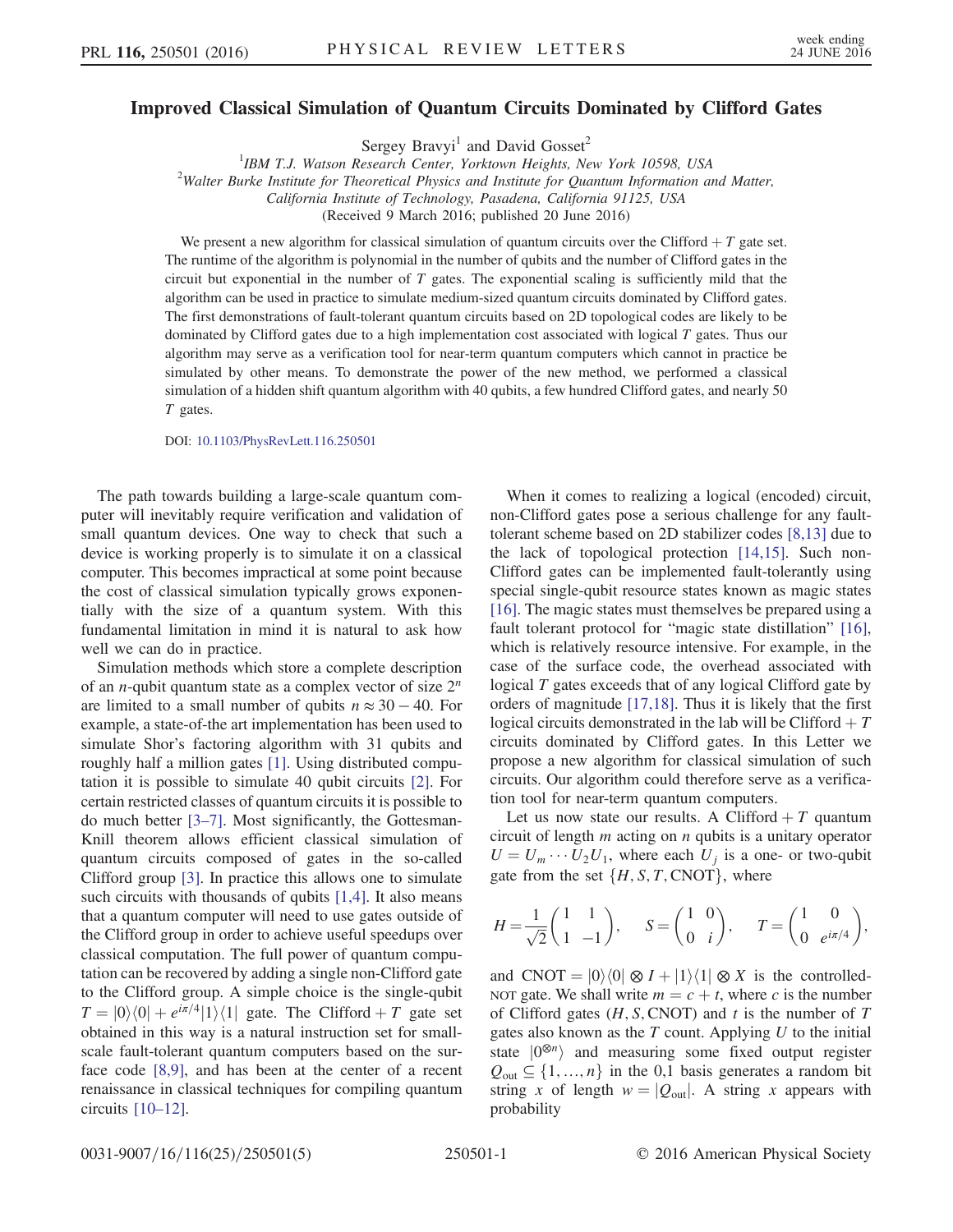$$
P_{\text{out}}(x) = \langle 0^{\otimes n} | U^{\dagger} \Pi(x) U | 0^{\otimes n} \rangle, \tag{1}
$$

where  $\Pi(x)$  projects  $Q_{\text{out}}$  onto the basis state  $|x\rangle$  and acts trivially on the remaining qubits.

<span id="page-1-0"></span>Our main result is a classical algorithm for sampling the output string x from a distribution which is  $\epsilon$ -close to  $P_{\text{out}}$ with respect to the  $L_1$  norm. The algorithm has runtime

$$
\tau = O(w(w+t)(c+t) + w(n+t)^3 + 2^{rt}t^3w^4e^{-5}), \qquad (2)
$$

<span id="page-1-1"></span>where

$$
\gamma \le -2\log_2[\cos\left(\frac{\pi}{8}\right)] \approx 0.228\tag{3}
$$

is a constant that depends on the implementation details. Note that the runtime scales polynomially in all parameters except for the T count. We expect the algorithm to be practical when the size of the output register  $w$  is small and the precision  $\epsilon$  is not too small. For example, assuming that the circuit outputs a single bit ( $w = 1$ ),  $\epsilon$  is a fixed constant, and  $t \leq n \leq c$ , the runtime becomes

$$
\tau = O(n^3 + ct + 2^{rt}t^3).
$$

The algorithm can be divided into independent subroutines with a runtime  $O(t^3)$  each and thus supports a large amount<br>of parallelism. We provide pseudocode for the main steps of parallelism. We provide pseudocode for the main steps of the algorithm in the Supplemental Material [\[19\]](#page-4-8).

Since the simulation runtime is likely to be dominated by the term exponential in  $t$ , one may wish to minimize the exponent  $\gamma$  in Eq. [\(2\)](#page-1-0). This exponent is related to the stabilizer rank [\[20\]](#page-4-9) of *t*-qubit tensor product states  $|A^{\otimes t}\rangle$ ,<br>where  $|A\rangle$  is a "magic state" where  $|A\rangle$  is a "magic state"

$$
|A\rangle = 2^{-1/2}(|0\rangle + e^{i\pi/4}|1\rangle).
$$

Recall that a t-qubit state is called a stabilizer state if it has the form  $V|0^{\otimes t}$ , where V is a quantum circuit composed of Clifford gates. Stabilizer states form an overcomplete basis Clifford gates. Stabilizer states form an overcomplete basis in the Hilbert space of t qubits. Let  $\chi_t(\delta)$  be the smallest integer  $\chi$  such that  $|A^{\otimes t}\rangle$  can be approximated with an error at most  $\delta$  by a linear combination of  $\chi$  stabilizer states (here the approximating state  $|\psi\rangle$  should satisfy  $|\langle A^{\otimes t} | \psi \rangle|^2 \ge 1 - \delta$ ). The runtime scaling in Eq. [\(2\)](#page-1-0) holds<br>for any exponent  $\chi$  such that  $\chi(\delta) = O(2^{\gamma t})$  for any for any exponent  $\gamma$  such that  $\chi_t(\delta) = O(2^{\gamma t})$  for any constant  $\delta > 0$  and all sufficiently large t. For simplicity constant  $\delta > 0$  and all sufficiently large t. For simplicity here we assumed that the precision parameter  $\epsilon$  in Eq. [\(2\)](#page-1-0) is a constant. Below we propose a systematic method of finding approximate stabilizer decompositions of  $|A^{\otimes t}\rangle$ which yields an upper bound  $\chi_t(\delta) = O(2^{rt} \delta^{-1})$ , where<br> $\chi \approx 0.228$  see Eq. (3). We conjecture that this upper bound  $\gamma \approx 0.228$ , see Eq. [\(3\).](#page-1-1) We conjecture that this upper bound is tight.

We implemented our classical sampling algorithm in MATLAB and used it to simulate a class of benchmark quantum circuits on  $n = 40$  qubits, with a few hundred Clifford gates, and T count  $t \leq 48$ . Specifically, we simulated a quantum algorithm which solves the hidden shift problem [\[21\]](#page-4-10) for non-linear Boolean functions [\[22\]](#page-4-11). An instance of the hidden shift problem is defined by a pair of oracle functions  $f, f': \mathbb{F}_2^n \to \{\pm 1\}$  and a hidden shift<br>string  $s \in \mathbb{F}^n$ . It is promised that f is a bent (maximally string  $s \in \mathbb{F}_2^n$ . It is promised that f is a bent (maximally nonlinear) function, that is, the Hadamard transform of f takes values  $\pm 1$ . It is also promised that  $f'$  is the shifted version of the Hadamard transform of  $f$ , that is,

$$
f'(x \oplus s) = 2^{-n/2} \sum_{y \in \mathbb{F}_2^n} (-1)^{x \cdot y} f(y) \quad \text{for all } x \in \mathbb{F}_2^n. \tag{4}
$$

Here  $\oplus$  stands for the bitwise exclusive OR gate. The goal is to learn the hidden shift  $s$  by making as few queries to  $f$ and  $f<sup>'</sup>$  as possible. The classical query complexity of this problem is known to be linear in  $n$ , see Theorem 8 of Ref. [\[22\]](#page-4-11). In the quantum setting,  $f$  and  $f'$  are given as diagonal *n*-qubit unitary operators  $O_f$  and  $O_{f'}$  such that  $O_f|x\rangle = f(x)|x\rangle$  and  $O_{f'}|x\rangle = f'(x)|x\rangle$  for all  $x \in \mathbb{F}_2^n$ . A quantum algorithm can learn s by making a single query to quantum algorithm can learn s by making a single query to each of these oracles, as can be seen from the identity [\[22\]](#page-4-11)

$$
|s\rangle = U|0^{\otimes n}\rangle, \qquad U \equiv H^{\otimes n}O_{f'}H^{\otimes n}O_{f}H^{\otimes n}.
$$
 (5)

This hidden shift problem is ideally suited for our benchmarking task for two reasons. First, the algorithm produces a deterministic output, i.e., the output is a computational basis state  $|s\rangle$  for some *n*-bit string *s*. Because of this we achieve the most favorable runtime scaling in Eq. [\(2\)](#page-1-0) since each bit of s can be learned by calling the sampling algorithm with a single-qubit output register  $(w = 1)$  and a constant statistical error  $\epsilon$ . Second, the T count of the algorithm can be easily controlled by choosing a suitable bent function. Indeed, the non-Oracle part of the algorithm consists only of Hadamard gates. We show that for a large class of bent functions  $f$  (from the so-called Maiorana-McFarland family) the oracles  $O_f$  and  $O_{f'}$  can be constructed using Clifford gates and only a few T gates.

The numerical simulations were performed for two randomly generated instances of the hidden shift problem with  $n = 40$  qubits. For each of these instances we simulated the quantum circuit for the hidden shift algorithm, i.e., the circuit implementing the unitary  $U$  described above. The T counts of the two simulated circuits are  $t = 40$  and  $t = 48$ , respectively. Since the hidden shift s is known beforehand, we are able to verify correctness of the simulation. Our results are presented in Fig. [1](#page-2-0). As one can see from the plots, the output probability distribution of each qubit has most of its weight at the corresponding value of the hidden shift bit. Only the output probabilities for qubits  $21, 22, \ldots, 40$  are shown because our algorithm perfectly recovered the first half of the hidden shift bits 1; 2; …; 20. This perfect recovery occurs due to the special structure of the chosen bent functions. Further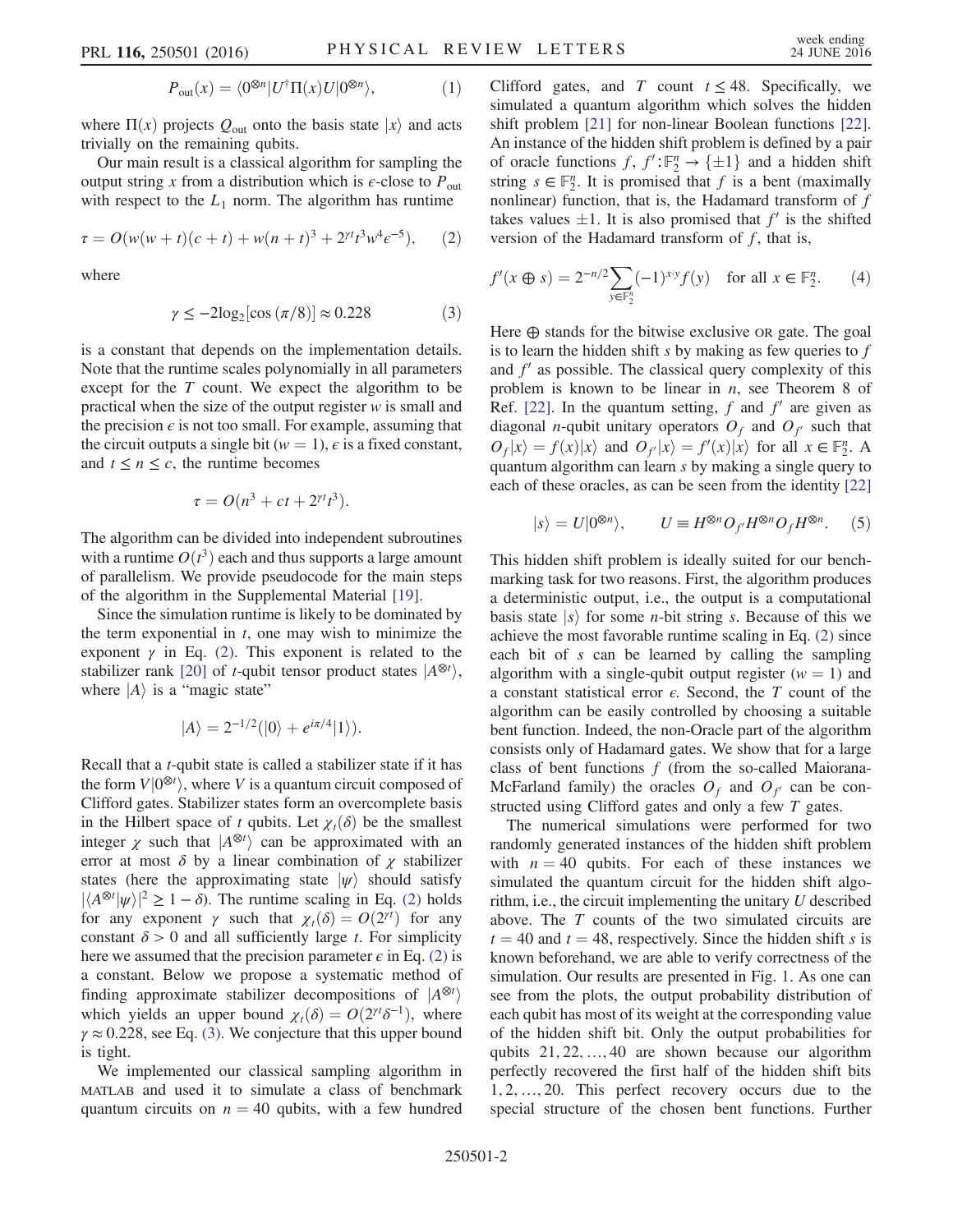<span id="page-2-0"></span>

FIG. 1. Output single-qubit probability distributions obtained by a classical simulation of the hidden shift quantum algorithm on  $n = 40$  qubits. Only one half of all qubits are shown (qubits 21, 22, …, 40). The final state of the algorithm is  $|s\rangle = U|0^{\otimes n}\rangle$ , where s is the hidden shift string to be found and U is a Clifford  $+T$  circuit with the T count  $t = 40$  (left) and  $t = 48$  (right). In both cases the circuit U contains a few hundred Clifford gates. For each qubit the probability of measuring "1" in the final state is indicated in blue. The x-axis labels indicate the correct hidden shift bits. The entire simulation took several hours on a laptop computer.

implementation details can be found in Section IV of the Supplemental Material [\[19\].](#page-4-8)

Let us now describe two main ingredients of our sampling algorithm. The first ingredient is a subroutine for estimating the norm of a linear combination of stabilizer states. It takes as input a *t*-qubit state  $|\phi\rangle$ , a target error parameter  $\epsilon > 0$ , and a failure probability  $p_f$ . The state  $|\phi\rangle$ is given as a linear combination of  $\chi$  stabilizer states,

$$
|\phi\rangle = \sum_{a=1}^{\chi} z_a |\phi_a\rangle, \qquad \phi_a \in \mathcal{S}_t.
$$

Here  $S_t$  is the set of all *t*-qubit stabilizer states. The subroutine computes a real number  $\xi$  which, with probability at least  $1 - p_f$ , approximates the norm  $\| |\phi\rangle\|^2$  with relative error  $\epsilon$ . It has running time  $O(\chi t^3 \epsilon^{-2} p_f^{-1})$ . This improves upon the brute force method which has complexity  $O(x^2t^3)$ . The key idea is to approximate  $||\phi||^2$  by computing inner products between  $|\phi\rangle$  and randomly computing inner products between  $|\phi\rangle$  and randomly chosen stabilizer states. Let  $|\theta\rangle \in S_t$  be a random stabilizer state drawn from the uniform distribution. Define expectation values

$$
M_2 \equiv \mathbb{E}_{\theta} |\langle \theta | \phi \rangle|^2
$$
 and  $M_4 \equiv \mathbb{E}_{\theta} |\langle \theta | \phi \rangle|^4$ .

<span id="page-2-1"></span>The set  $S_t$  is known to be a 2-design [\[23\].](#page-4-12) This implies that one may compute  $M_2$  and  $M_4$  by pretending that  $|\theta\rangle$  is drawn from the Haar measure. Standard formulas for the integrals over the unit sphere yield

$$
M_2 = \frac{\||\phi\rangle\|^2}{d}
$$
 and  $M_4 = \frac{2\||\phi\rangle\|^4}{d(d+1)}$ , where  $d \equiv 2^t$ . (6)

<span id="page-2-2"></span>Suppose  $|\theta_1\rangle$ , …,  $|\theta_L\rangle \in S_t$  are random independent stabilizer states. Define a random variable

$$
\xi = \frac{d}{L} \sum_{i=1}^{L} |\langle \theta_i | \phi \rangle|^2. \tag{7}
$$

From Eq. [\(6\)](#page-2-1) one infers that the expected value of  $\xi$  is  $\bar{\xi} = \mathbb{E}(\xi) = ||\phi||^2$  and the standard deviation of  $\xi$  is

$$
\sigma = \sqrt{d^2 L^{-1} (M_4 - M_2^2)} = \sqrt{\frac{d-1}{d+1}} L^{-1/2} |||\phi\rangle||^2.
$$

For large t one has  $\sigma \approx L^{-1/2} ||\phi\rangle||^2$ . By the Chebyshev inequality,  $Pr[|\xi - \bar{\xi}| \ge p_f^{-1/2} \sigma] \le p_f$ . Thus

$$
(1 - \epsilon) \|\|\phi\rangle\|^2 \le \xi \le (1 + \epsilon) \|\|\phi\rangle\|^2
$$

with the probability of at least  $1 - p_f$  provided that  $L = p_f^{-1}e^{-2}$ . The inner product between any t-qubit stabi-<br>lines that are he commuted alone in the  $O(\lambda^3)$ lizer states can be computed classically in time  $O(t^3)$ , see<br>Refs [20.24] The inner product  $\langle A|\phi \rangle = \sum_{\alpha=1}^{\infty} \frac{a}{\alpha} \langle A|\phi \rangle$ Refs. [\[20,24\]](#page-4-9). The inner product  $\langle \theta_i | \phi \rangle = \sum_{a=1}^{\chi} z_a \langle \theta_i | \phi_a \rangle$ <br>in Eq. (7) can be computed in time  $Q(x^3)$  since  $|\theta \rangle$  and in Eq. [\(7\)](#page-2-2) can be computed in time  $O(\chi t^3)$  since  $|\theta_i\rangle$  and  $|\phi \rangle$  are stabilizer states of t qubits. Thus we compute an  $|\phi_a\rangle$  are stabilizer states of t qubits. Thus we compute an approximation to  $||\phi\rangle||^2$  in time  $O(\chi t^3 \epsilon^{-2} p_f^{-1})$ . We antici-<br>path that the shows norm astimation mathod can be pate that the above norm estimation method can be generalized to stabilizer states of qudits of prime dimension [\[25\]](#page-4-13) and fermionic Gaussian states [\[26\]](#page-4-14).

The second ingredient of our simulation algorithm is a method for computing approximate stabilizer decompositions of  $|A^{\otimes t}\rangle$ . The magic state  $|A\rangle$  is equivalent to a state  $|H\rangle = \cos(\pi/8)|0\rangle + \sin(\pi/8)|1\rangle$  modulo. Clifford, gates  $|H\rangle \equiv \cos(\pi/8)|0\rangle + \sin(\pi/8)|1\rangle$  modulo Clifford gates and a global phase,  $|A\rangle = e^{i\pi/8}HS^{\dagger}|H\rangle$ . Thus it suffices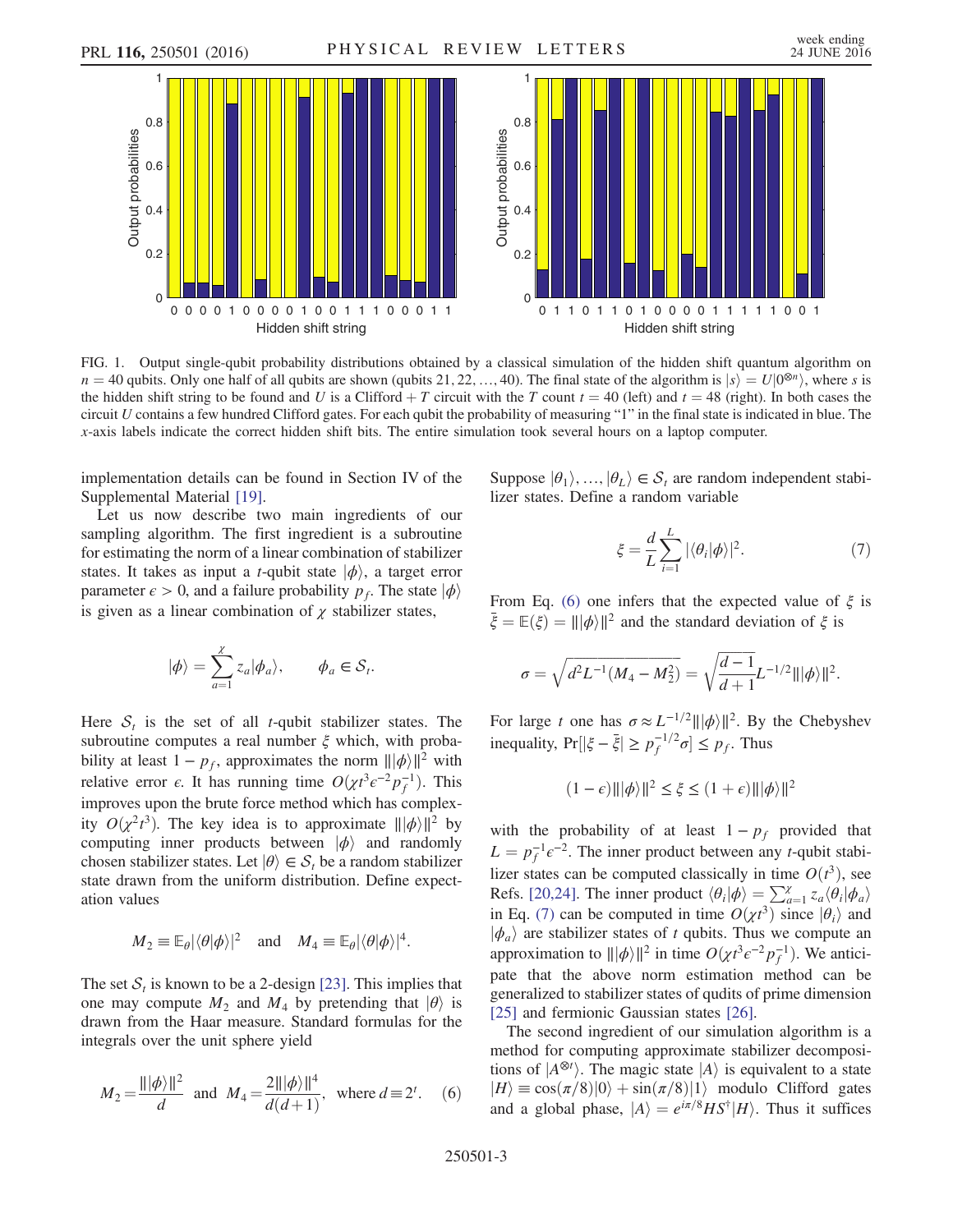<span id="page-3-0"></span>to consider approximate stabilizer decompositions of  $|H^{\otimes t}\rangle$ . We have the identity

$$
|H^{\otimes t}\rangle = \frac{1}{(2\nu)^t} \sum_{x \in \mathbb{F}_2^t} |\tilde{x}_1 \otimes \tilde{x}_2 \otimes \cdots \otimes \tilde{x}_t\rangle \tag{8}
$$

where  $|\tilde{0}\rangle \equiv |0\rangle$ ,  $|\tilde{1}\rangle \equiv H|0\rangle = 2^{-1/2}(|0\rangle + |1\rangle)$ , and  $\nu \equiv \cos(\pi/8)$ . The right-hand side of Eq. [\(8\)](#page-3-0) is a uniform superposition of  $2<sup>t</sup>$  nonorthogonal stabilizer states labeled by elements of the vector space  $\mathbb{F}_2^t$ . We construct an approximation  $|\psi\rangle$  which is a uniform superposition of states  $|\tilde{x}_1 \otimes \tilde{x}_2 \otimes \cdots \otimes \tilde{x}_t\rangle$  over a linear subspace of  $\mathbb{F}_2'$ .<br>The dimension k of this subspace is chosen to be the unique The dimension k of this subspace is chosen to be the unique positive integer satisfying  $4 \ge 2^k \nu^{2} \delta \ge 2$ , where  $\delta$  is the error tolerance. For any k-dimensional subspace  $\mathcal L$  of  $\mathbb F_2^t$  we define a normalized state

$$
|\mathcal{L}\rangle = \frac{1}{\sqrt{2^k Z(\mathcal{L})}} \sum_{x \in \mathcal{L}} |\tilde{x}_1 \otimes \tilde{x}_2 \otimes \cdots \otimes \tilde{x}_t\rangle \qquad (9)
$$

where  $Z(\mathcal{L}) \equiv \sum_{x \in \mathcal{L}} 2^{-|x|/2}$ . Here  $|\cdot|$  denotes the Hamming weight of a bit string. A simple computation shows that  $|\mathcal{L}\rangle$ approximates  $|H^{\otimes t}\rangle$  with error

$$
\delta(\mathcal{L}) \equiv 1 - |\langle H^{\otimes t} | \mathcal{L} \rangle|^2 = 1 - \frac{2^k \nu^{2t}}{Z(\mathcal{L})}.
$$
 (10)

The error  $\delta(\mathcal{L})$  can be computed in time  $O(t2^k)$  since  $Z(\mathcal{L})$ contains  $2^k$  terms. In Section III of the Supplemental Material we show that by choosing  $O(1/\delta)$  k-dimensional subspaces  $\mathcal L$  uniformly at random we obtain at least one subspace  $L^*$  such that  $\delta(L^*) \leq \delta$  with high probability. We conclude that  $|\langle \psi | A^{\otimes t} \rangle|^2 \ge 1 - \delta$ , where  $|\psi\rangle \equiv (H S^{\dagger})^{\otimes t} |L^{\star}\rangle$ is a linear combination of  $\chi = 2^k = O(\nu^{-2t} \delta^{-1})$  stabilizer<br>states. Computing the approximation  $|\psi\rangle$  takes time states. Computing the approximation  $|\psi\rangle$  takes time  $O(\nu^{-2t} t \delta^{-2})$ . We will see that this is negligible compared<br>with the overall runtime Eq. (2) of the sampling algorithm with the overall runtime Eq. [\(2\)](#page-1-0) of the sampling algorithm.

We are now ready to describe the algorithm for sampling from a distribution  $\epsilon$ -close to  $P_{\text{out}}$ . For simplicity here we restrict our attention to the case when the output register consists of a single qubit ( $w = 1$ ). We first transform the Clifford  $+ T$  circuit to be simulated by replacing each T gate by a certain well-known gadget [\[27\],](#page-4-15) shown in Fig. [2](#page-4-16), that contains only Clifford gates and a 0,1 measurement. The S gate is classically controlled by the measurement outcome. The gadget consumes one copy of the magic state  $|A\rangle$ . This gives an equivalent "gadgetized" circuit consisting of Clifford gates and  $t$  single-qubit measurements, acting on a nonstabilizer initial state that contains  $t$  copies of  $|A\rangle$ . Let  $V_y$  be the Clifford circuit on  $n + t$  qubits corresponding to measurement outcomes described by a t-bit string  $y = y_1y_2, ..., y_t$ . Each gadget with  $y_i = 0$ contributes a CNOT gate to  $V<sub>y</sub>$ , whereas each gadget with  $y_j = 1$  contributes a CNOT and the S gate to  $V_y$ . Thus  $V_y$ 

<span id="page-3-1"></span>contains  $c + t + |y|$  gates. Since the gadgetized circuit is equivalent to the original Clifford  $+T$  circuit, we have

$$
P_{\text{out}}(x) = \frac{\langle 0^{\otimes n} \otimes A^{\otimes t} | V_y^{\dagger}(\Pi(x) \otimes |y\rangle\langle y|) V_y | 0^{\otimes n} \otimes A^{\otimes t} \rangle}{\langle 0^{\otimes n} \otimes A^{\otimes t} | V_y^{\dagger} (I_n \otimes |y\rangle\langle y|) V_y | 0^{\otimes n} \otimes A^{\otimes t} \rangle},\tag{11}
$$

for any measurement outcomes y. Let  $|\psi\rangle$  be a linear combination of  $\chi = O(\nu^{-2t} \delta^{-1})$  stabilizer states con-<br>structed above such that  $|\frac{f}{\nu}(A^{\otimes t})|^2 > 1 - \delta$ . Replacing structed above such that  $|\langle \psi | A^{\otimes t} \rangle|^2 \ge 1 - \delta$ . Replacing  $|A^{\otimes t} \rangle$  by its approximation  $|\psi|$  in Eq. (11) we are led to  $|A^{\otimes t}\rangle$  by its approximation  $|\psi\rangle$  in Eq. [\(11\)](#page-3-1) we are led to consider a distribution consider a distribution

$$
P_{\text{out}}^{\text{y}}(x) = \frac{\langle 0^{\otimes n} \otimes \psi | V_{\text{y}}^{\dagger}(\Pi(x) \otimes |y\rangle\langle y|) V_{\text{y}} | 0^{\otimes n} \otimes \psi \rangle}{\langle 0^{\otimes n} \otimes \psi | V_{\text{y}}^{\dagger} (I_n \otimes |y\rangle\langle y|) V_{\text{y}} | 0^{\otimes n} \otimes \psi \rangle}.
$$
\n(12)

This distribution will in general depend on y since  $|\psi\rangle$  is not exactly equal to  $|A^{\otimes t}\rangle$ . In Section II of the Supplemental<br>Material we show that Material we show that

$$
\left\| \frac{1}{2^t} \sum_{y \in \{0,1\}^t} P_{\text{out}}^y(x) - P_{\text{out}}(x) \right\|_1 = O(\epsilon)
$$

provided that  $\delta = O(\epsilon^2)$ . This shows that we may approximately sample from  $P_{\text{out}}$  [with error  $O(\epsilon)$ ] by first selecting a *t*-bit string *y* uniformly at random and then approximately sampling from  $P_{\text{out}}^y$  [with error  $O(\epsilon)$ ]. It remains to show how to approximately sample from  $P_{out}^y$ for a fixed y. Since the gadgetized circuit  $V<sub>y</sub>$  contains only Clifford gates we may use the standard Gottesman-Knill theorem to compute *t*-qubit stabilizer groups  $G, H$  and integers  $u$ ,  $v$  such that

$$
\langle 0^{\otimes n} \otimes \psi | V_y^{\dagger}(\Pi(0) \otimes |y\rangle\langle y|) V_y | 0^{\otimes n} \otimes \psi \rangle = 2^{-u} \langle \psi | \Pi_{\mathcal{G}} | \psi \rangle
$$
\n(13)

$$
\langle 0^{\otimes n} \otimes \psi | V_y^{\dagger}(\Pi(1) \otimes |y\rangle\langle y|) V_y | 0^{\otimes n} \otimes \psi \rangle = 2^{-v} \langle \psi | \Pi_{\mathcal{H}} | \psi \rangle
$$
\n(14)

where  $\Pi_{\mathcal{G}}$ ,  $\Pi_{\mathcal{H}}$  are projectors onto the code space of stabilizer codes defined by  $G$ ,  $H$ . This computation, which is described in more detail in Sections I, II of the Supplemental Material, takes time

$$
\tau_1 = O(t(c + t) + (n + t)^3).
$$

<span id="page-3-2"></span>Since we are considering the case where the output string  $x$ is a single bit, the output probability distribution is  ${P_{\text{out}}^{y}(0), 1 - P_{\text{out}}^{y}(0)}$ , where